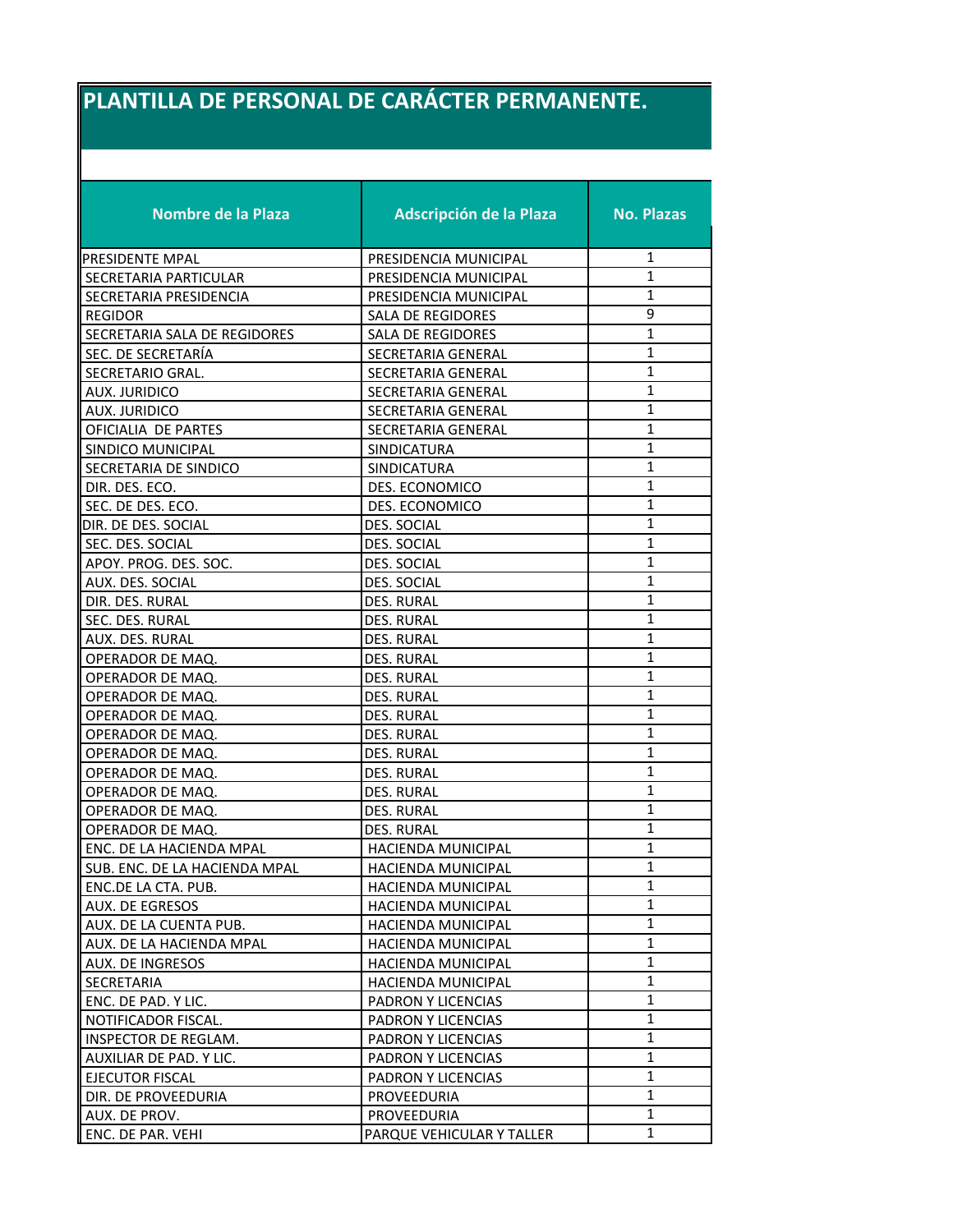| <b>MECANICO</b>                             | PARQUE VEHICULAR Y TALLER     | 2              |
|---------------------------------------------|-------------------------------|----------------|
| AUXILIAR PAR. VEHI.                         | PARQUE VEHICULAR Y TALLER     | 1              |
| AUX. TALLER                                 | PARQUE VEHICULAR Y TALLER     | $\mathbf{1}$   |
| <b>VELADOR</b>                              | PARQUE VEHICULAR Y TALLER     | $\mathbf{1}$   |
| ENC. DE VALUACIONES                         | <b>CATASTRO</b>               | $\mathbf{1}$   |
| ENC. DE TRAM. Y REGIS.                      | <b>CATASTRO</b>               | 1              |
| AUX. DE PLADEUR                             | <b>CATASTRO</b>               | 1              |
| ENC. DESP. DE O. PUB.                       | OBRAS PÚBLICAS                | $\mathbf{1}$   |
| SUB. DIR DE OBRA                            | OBRAS PÚBLICAS                | 1              |
| ENC. DE COSTOS Y PROY.                      | OBRAS PÚBLICAS                | 1              |
| SEC. DE OBRAS PUB.                          | OBRAS PÚBLICAS                | $\mathbf{1}$   |
| SUPERV. OBRA                                | OBRAS PÚBLICAS                | $\mathbf{1}$   |
| SUPERV. OBRA                                | OBRAS PÚBLICAS                | $\mathbf{1}$   |
| SUPERV. OBRA                                | OBRAS PÚBLICAS                | $\mathbf{1}$   |
| ASEADOR                                     | PARQUES, JARDINES Y ASEO PUB. | 5              |
| <b>CHOFER CAMION BASURA</b>                 | PARQUES, JARDINES Y ASEO PUB. | $\overline{2}$ |
| <b>CHOFER PIPA</b>                          | PARQUES, JARDINES Y ASEO PUB. | 3              |
| DIR. DE PARQ. Y JAR.                        | PARQUES, JARDINES Y ASEO PUB. | $\mathbf{1}$   |
| <b>ENC. DEL PANTEON</b>                     | PARQUES, JARDINES Y ASEO PUB. | 1              |
| INTENDENTE SEG. PUB.                        | PARQUES, JARDINES Y ASEO PUB. | $\overline{7}$ |
|                                             |                               | 33             |
| <b>JARDINERO</b><br>SUB DIRECTOR PAR. Y JAR | PARQUES, JARDINES Y ASEO PUB. | $\overline{2}$ |
|                                             | PARQUES, JARDINES Y ASEO PUB. | 1              |
| SECRETARIA SER. PUB.                        | PARQUES, JARDINES Y ASEO PUB. | $\overline{2}$ |
| <b>VELADOR</b>                              | PARQUES, JARDINES Y ASEO PUB. | $\mathbf{1}$   |
| ALBAÑIL                                     | SERVICIOS PÚBLICOS            |                |
| AUX. TEC. ALUMBRADO                         | SERVICIOS PÚBLICOS            | $\overline{2}$ |
| AUX. DE ALUMBRADO                           | SERVICIOS PÚBLICOS            | 1              |
| DIR. DE SERVICIOS PUB.                      | SERVICIOS PÚBLICOS            | $\mathbf{1}$   |
| <b>FONTANERO</b>                            | SERVICIOS PÚBLICOS            | 3              |
| JARDINERO CUADRILLA                         | SERVICIOS PÚBLICOS            | 4              |
| JEFE DE ALUMBRADO                           | SERVICIOS PÚBLICOS            | 1              |
| <b>PINTOR</b>                               | SERVICIOS PÚBLICOS            | 1              |
| SUB DIRECTO DE SERV. PUB. Y ENC. DE         | SERVICIOS PÚBLICOS            | 1              |
| ENC. DE POZO                                | <b>AGUA POTABLE</b>           | 6              |
| <b>CONTRALOR MPAL</b>                       | <b>CONTRALORIA Y UTI</b>      | 1              |
| SECRETARIA CONTRALORIA                      | <b>CONTRALORIA Y UTI</b>      | $\mathbf{1}$   |
| DIR. DE CULTURA Y EDU.                      | <b>CULTURA Y EDUCACION</b>    | 1              |
| <b>JARDINERO CULTURA</b>                    | <b>CULTURA Y EDUCACION</b>    | 1              |
| <b>INTENDENTE CASA CULT</b>                 | <b>CULTURA Y EDUCACION</b>    | 1              |
| <b>VELADOR CASA CULT</b>                    | <b>CULTURA Y EDUCACION</b>    | $\mathbf 1$    |
| SEC. DE CULTURA                             | <b>CULTURA Y EDUCACION</b>    | 1              |
| <b>INTENDENTE CULTURA</b>                   | <b>CULTURA Y EDUCACION</b>    | $\mathbf{1}$   |
| MESTRA KINDER/PRIM                          | <b>CULTURA Y EDUCACION</b>    | $\overline{2}$ |
| SEC. DE EDUCACION                           | <b>CULTURA Y EDUCACION</b>    | 1              |
| AUX. DE EDUCACION                           | <b>CULTURA Y EDUCACION</b>    | $\mathbf{1}$   |
| MAESTRO DE DEPORTES                         | <b>DEPORTES</b>               | 1              |
| DIR. DE DEPORTES                            | <b>DEPORTES</b>               | 1              |
| SEC. DE DEPORES                             | <b>DEPORTES</b>               | $\overline{2}$ |
| SEC. DE COM. SOCIAL                         | COM. SOC. Y TURISMO           | $\mathbf{1}$   |
| CHOFER DE COM. SOCI.                        | COM. SOC. Y TURISMO           | $\overline{2}$ |
| DIR. DE COM. SOCIAL                         | COM. SOC. Y TURISMO           | 1              |
| AUXILIAR DE COM. SOCI.                      | COM. SOC. Y TURISMO           | 1              |
| ADMINIS. DEL RASTRO                         | RASTRO MUNICIPAL              | 1              |
| <b>INTENDENTE RASTRO</b>                    | RASTRO MUNICIPAL              | 1              |
| SECRETARIA RASTRO                           | <b>RASTRO MUNICIPAL</b>       | 1              |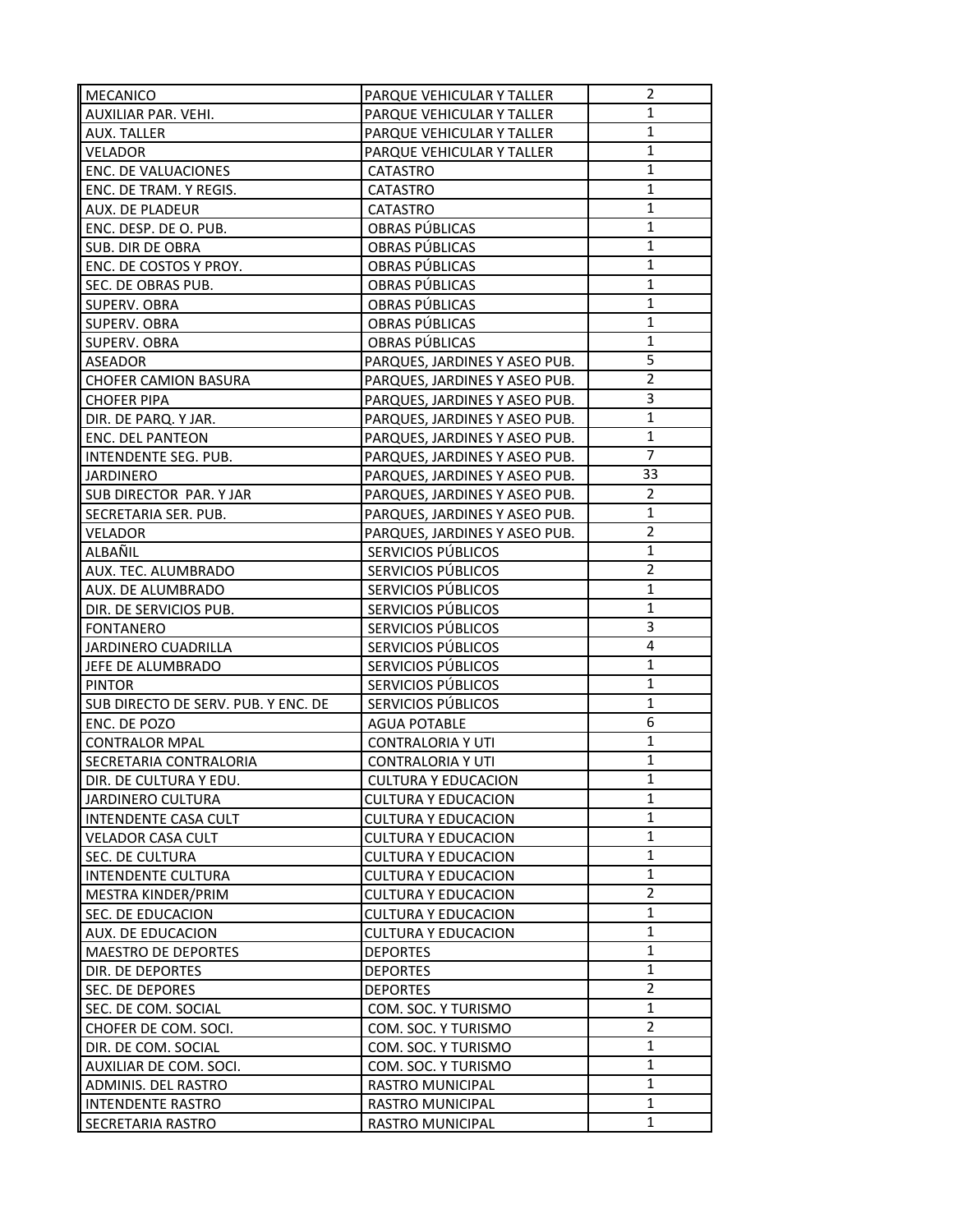| ENC. DE RASTRO               | <b>RASTRO MUNICIPAL</b>  | 1              |
|------------------------------|--------------------------|----------------|
| OFICIAL DEL REG CIV. 01      | <b>REGISTRO CIVIL</b>    | 1              |
| OFICIAL DEL REG CIV. 02      | <b>REGISTRO CIVIL</b>    | $\mathbf{1}$   |
| AUX. DE REG. CIVIL           | <b>REGISTRO CIVIL</b>    | $\mathbf{1}$   |
| AUX. DE REG. CIVIL           | <b>REGISTRO CIVIL</b>    | $\mathbf{1}$   |
| OFICIAL MAYOR ADMINIS.       | OFICIALIA MAYOR          | 1              |
| <b>AUXILIAR DE OFICILIA</b>  | OFICIALIA MAYOR          | 1              |
| <b>INTENDENTE</b>            | OFICIALIA MAYOR          | $\overline{2}$ |
| SEC. CADER                   | <b>OFICIALIA MAYOR</b>   | 1              |
| <b>INTENDENTE</b>            | <b>OFICIALIA MAYOR</b>   | 1              |
| SECRETARIA OFICIALIA         | OFICIALIA MAYOR          | $\mathbf{1}$   |
| RECEPCIONISTA                | OFICIALIA MAYOR          | $\mathbf{1}$   |
| <b>CHHOFER</b>               | OFICIALIA MAYOR          | $\mathbf{1}$   |
| AUX. CENTRO COM. EN LIN.     | OFICIALIA MAYOR          | $\mathbf{1}$   |
| ENC. ARCH. HIST. MPAL        | OFICIALIA MAYOR          | $\mathbf{1}$   |
| DELEGADO DE SAUCILLO         | <b>DELEGACIONES</b>      | 1              |
| INTENDENTE KINIDER TLAC      | DELEGACIONES             | $\mathbf{1}$   |
| INTENDENTE PRIMARIA TLAC     | DELEGACIONES             | 1              |
| <b>AUXILIAR DELEGACION</b>   | DELEGACIONES             | 1              |
| <b>JARDINERO CALICHE</b>     | DELEGACIONES             | $\mathbf{1}$   |
| JARDINERO SAUCILLO           | <b>DELEGACIONES</b>      | 1              |
| <b>JARDINERO TLAC</b>        | DELEGACIONES             | 1              |
| <b>INTENDENTE TLAC</b>       | DELEGACIONES             | $\mathbf{1}$   |
| ENC. DE AGUA EN TLAC         | DELEGACIONES             | $\mathbf{1}$   |
| AGENTE MPAL SAN ANT.         | DELEGACIONES             | $\mathbf{1}$   |
| DELEGADO DE TLAC.            | DELEGACIONES             | $\mathbf{1}$   |
| <b>JARDINERO TLAC</b>        | DELEGACIONES             | 1              |
| <b>INTENDENTE</b>            | <b>DELEGACIONES</b>      | $\mathbf{1}$   |
| AUX. BIBLIO.TLAC.            | DELEGACIONES             | $\mathbf{1}$   |
| OFI. REG. CIVIL. 02          | DELEGACIONES             | $\mathbf{1}$   |
| <b>JARDINERO</b>             | <b>DELEGACIONES</b>      | 1              |
| JARDINERO SAUCILLO           | DELEGACIONES             | 1              |
| ENC. UNIDAD DEPOR. TLAC      | DELEGACIONES             | 1              |
| JARDINERO SAN ANT.           | DELEGACIONES             | 1              |
| AUXILIAR DE PAR. Y JAR       | DELEGACIONES             | 1              |
| <b>JARDINERO PEDRITO</b>     | DELEGACIONES             | $\mathbf{1}$   |
| JARDINERO LOMA DE SOT        | DELEGACIONES             | $\mathbf{1}$   |
| AUX. ALUMBRADO TLAC          | DELEGACIONES             | 1              |
| AUX. OBRAS PUBLICAS TLAC     | <b>DELEGACIONES</b>      | 1              |
| SECRETARIA CALICHE           | <b>DELEGACIONES</b>      | $\mathbf{1}$   |
| AUX. SERV. SAL. DE SAN. ANT. | DELEGACIONES             | 1              |
| AGENTE MPAL DE CALICHE       | DELEGACIONES             | 1              |
| AUX. OBRAS PUBLICAS TLAC     | DELEGACIONES             | 1              |
| <b>INTENDENTE PEDRITO</b>    | DELEGACIONES             | 1              |
| INTENDENTE AGEN.CALICHE      | <b>DELEGACIONES</b>      | $\mathbf{1}$   |
| DELEGADO EST. PEDRITO        | DELEGACIONES             | 1              |
| ENC. DE INFORMATICA          | <b>INFORMATICA</b>       | 1              |
| AUX. DE INFORMATICA          | <b>INFORMATICA</b>       | 3              |
| SECRETARIA CAS. ABUE.        | UNIDAD MEDICA            | $\mathbf{1}$   |
| AUX. CASA DEL ABUELO         | UNIDAD MEDICA            | $\mathbf{1}$   |
| <b>JUEZ MPAL</b>             | <b>JUZGADO MUNICIPAL</b> | 1              |
| SECRETARIO DEL JUZGADO       | <b>JUZGADO MUNICIPAL</b> | 1              |
| AUXILIAR JUZGADO             | <b>JUZGADO MUNICIPAL</b> | $\overline{2}$ |
| ENC. DE PREV. DEL DELIT      | PREVECION DEL DELITO     | 1              |
| PARAMEDICO                   | PROTECCION CIVIL         | 4              |